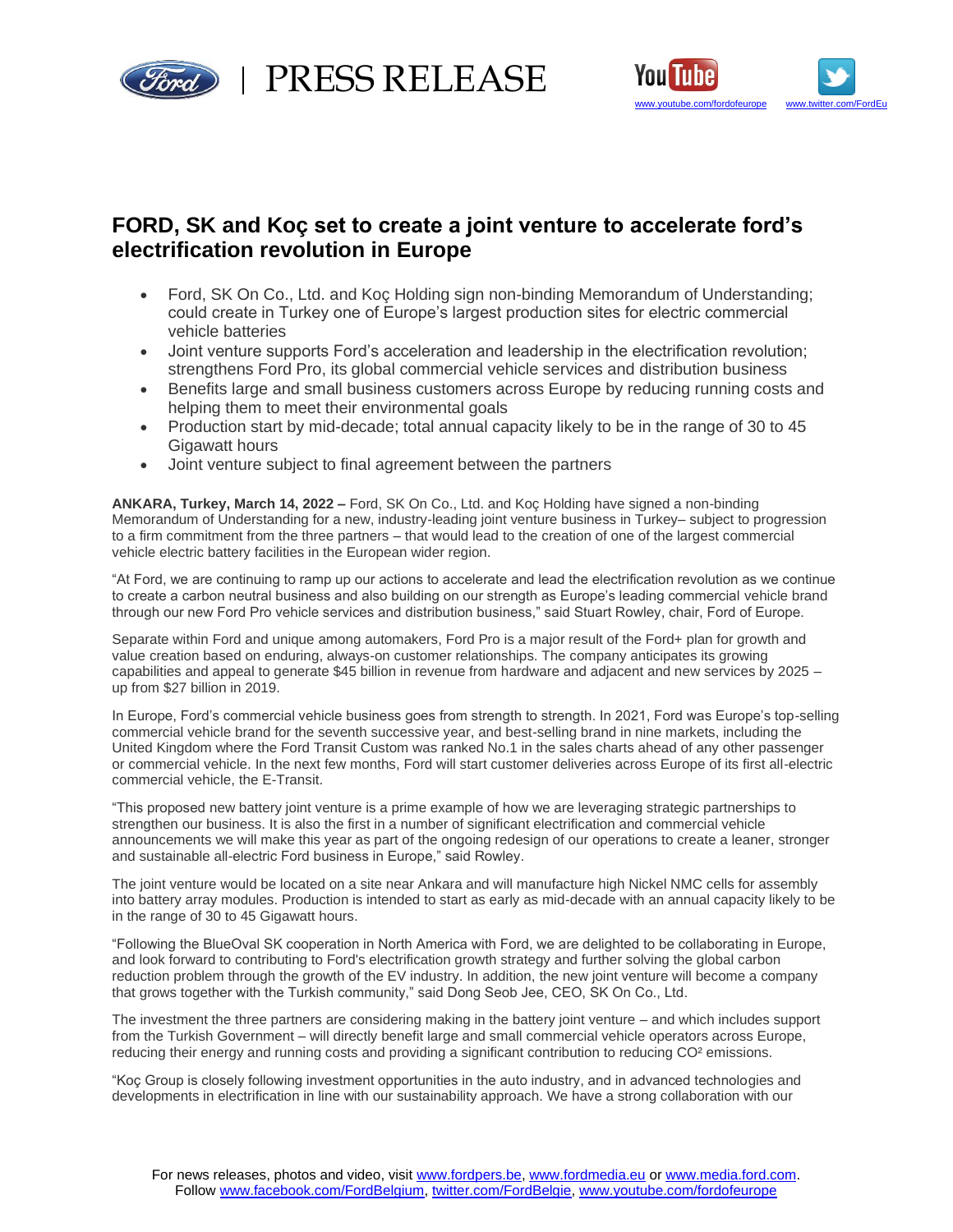partner Ford spanning nearly a century, and which paves the way to forward-looking strategic investments," said Levent Çakıroğlu, CEO, Koç Holding.

"Today, we are very excited to announce the signing of a non-binding MoU to look at a possible joint venture as a significant step for vertical integration in the electrified future of the auto industry. This strategic move is not only a testament to Turkey's potential, but also bring our country a significant global competitive edge in battery production. The long-standing history and domestic leadership position of Koç Group in the auto industry, the trust and commitment of our partner Ford, and the deep-rooted experience of SK Innovation, further solidify our confidence in this project," added Çakıroğlu.

Following today's signing of the non-binding memorandum of understanding, Ford, SK On Co., Ltd. and Koç Holding will work toward finalizing the joint venture later this year.

"I want to thank our partners SK On Co., Ltd. and Koç Holding for their vision in what I believe will be an industryleading joint venture which will take the manufacture and supply of batteries for electric commercial vehicles to the next level. I also thank the Turkish Government for continuing to support our electrification transformation," said Rowley.

#### **Ford and SK Innovation in the US**

Ford and SK Innovation – SK On Co., Ltd.'s parent company – also established a joint venture earlier this year in the United States, called BlueOval SK. In September, Ford announced it plans to make the largest ever U.S. investment in electric vehicles at one time by any automotive manufacturer and, together with its partner, SK Innovation, intends to invest \$11.4 billion and create nearly 11,000 new jobs at two mega-sites in Tennessee and Kentucky.

The Tennessee site, called BlueOval City, will be Ford's largest, most advanced, most efficient auto production complex in its 118-year history, while the new BlueOval SK Battery Park in Kentucky will consist of twin battery plants that will power a new line-up of electric vehicles for the North American market.

Ford's global battery electric plans call for at least 240 Gigawatt hours of battery cell capacity by 2030 – about 10 plants' worth of capacity. Approximately 140 Gigawatts will be required in North America, with the balance dedicated to other key regions, including Europe and China.

# # #

#### *About Ford Motor Company*

Ford Motor Company (NYSE: F) is a global company based in Dearborn, Michigan, that is committed to helping build a better world, where every person is free to move and pursue their dreams. The company's Ford+ plan for growth and value creation combines existing strengths, new capabilities and always-on relationships with customers to enrich experiences for and deepen the loyalty of those customers. Ford designs, manufactures, markets and services a full line of connected, increasingly electrified passenger and commercial vehicles: Ford trucks, utility vehicles, vans and cars, and Lincoln luxury vehicles. The company is pursuing leadership positions in electrification, connected vehicle services and mobility solutions, including self-driving technology, and provides financial services through Ford Motor Credit Company. Ford employs about 183,000 people worldwide. More information about the company, its products and Ford Motor Credit Company is available at corporate.ford.com.

#### *About Ford of Europe*

Ford of Europe is responsible for producing, selling and servicing Ford brand vehicles in 50 individual markets and employs approximately 41,000 employees at its wholly owned facilities and consolidated joint ventures and approximately 55,000 people when unconsolidated businesses are included. In addition to Ford Motor Credit Company, Ford Europe operations include Ford Customer Service Division and 14 manufacturing facilities (10 wholly owned facilities and four unconsolidated joint venture facilities). The first Ford cars were shipped to Europe in 1903 – the same year Ford Motor Company was founded. European production started in 1911.

#### *About SK On Co., Ltd.*

SK On Co., Ltd. Is a wholly owned subsidiary of SK Innovation Established as South Korea's first oil refining company in 1962, SK Innovation engages in diverse areas of business, including exploration and production (E&P), batteries, and information and electronics materials. It owns SK Energy, South Korea's No. 1 refining company; SK Geocentric, the leader in the domestic petrochemical industry; SK Lubricants, a global lubricants company; SK Incheon Petrochem, a refining and chemical company; SK Trading International, a trader of crude oils and petrochemicals; SK Earthon, South Korea's longest and largest independent exploration and production (E&P) company; and SK IE Technology, a global information and electronic material solution company. As part of their management system, SK Innovation pursues the maximization of happiness for all stakeholders.

For news releases, photos and video, visit [www.fordpers.be,](http://www.fordpers.be/) [www.fordmedia.eu](http://www.fordmedia.eu/) or [www.media.ford.com.](http://www.media.ford.com/) Follo[w www.facebook.com/fordofeurope,](http://www.facebook.com/fordofeurope) [www.twitter.com/FordEu](http://www.twitter.com/FordEu) o[r www.youtube.com/fordofeurope](http://www.youtube.com/fordofeurope)